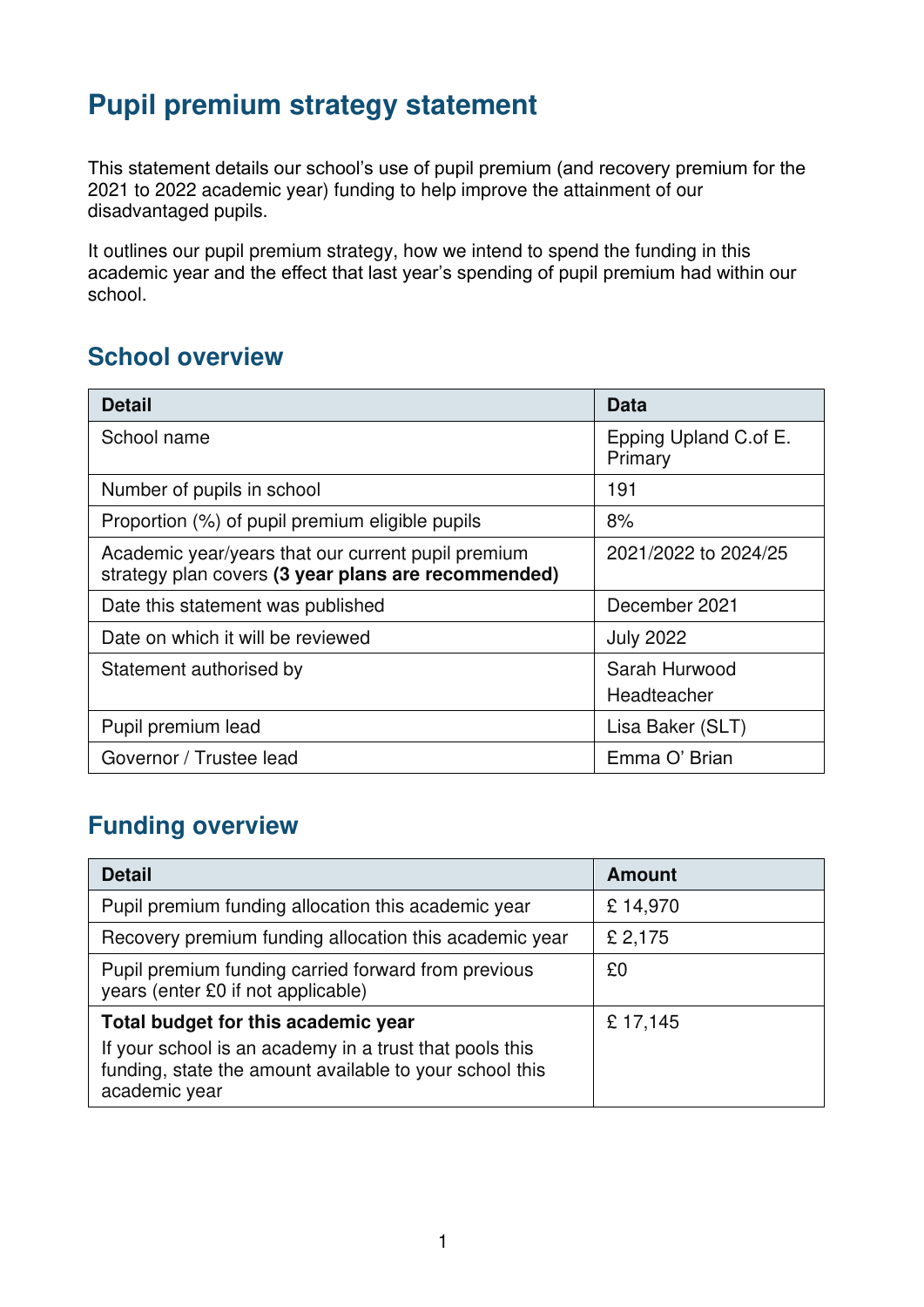# **Part A: Pupil premium strategy plan**

## **Statement of intent**

Epping Upland's vision is for all our pupils to become confident, independent young people who have dreams and aspirations for their future. We want all our children to be provided with equal opportunities and experiences that will empower them, give them the incentive to thrive and flourish in an ever changing and increasingly challenging world. At Epping Upland, we believe that we have a responsibility to nurture and support the social, emotional and academic development of our children and provide an environment and ethos that is safe and positive so that children feel that they belong. We want out children to want to come to school and to feel happy here. The freer they are from worry and anxiety, the more able they are to engage in their learning, which leads to better progress and more secure attainment. We want to meet each individual child's needs. We do not want any child to feel disadvantaged and want all our children to feel valued, cared for and supported.

The focus of our Pupil Premium Strategy is to uphold our school vision and ethos. The strategy is not exclusive to our disadvantaged and vulnerable pupils but is designed to be supportive and empowering for all our children.

The Pandemic has undoubtedly impacted upon our pupils and their families, academically, socially and emotionally and our strategy reflects our need to support every aspect, including the recovery of resilience. It is important to us that our strategy supports sustainability by instilling our vision and values in our children so that they are embedded in who they are and will help support them in their life transitions.

Quality First Teaching and Pastoral Support are at the core of our strategy and are essential to improving outcomes and lifelong ambition.

The success of the strategy lies not only in implementation but in the monitoring and evaluation of its impact upon our pupils so that we ensure we are meeting their needs in a timely and effective way, whilst also ensuring early intervention.

## **Challenges**

This details the key challenges to achievement that we have identified among our disadvantaged pupils.

| <b>Challenge</b><br>number | Detail of challenge                             |
|----------------------------|-------------------------------------------------|
|                            | Covid 19, the impact of this and school closure |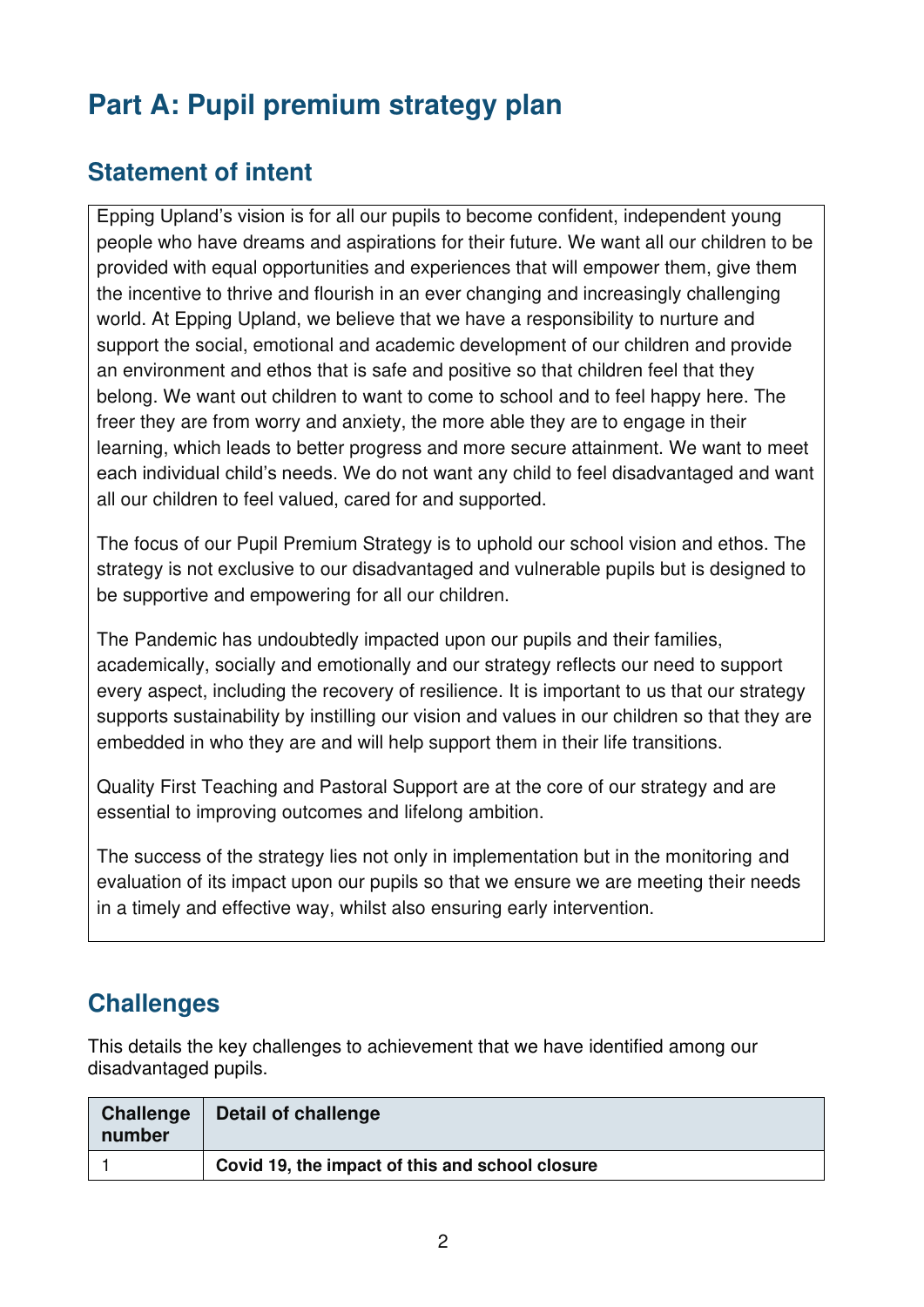|                | The impact of partial school closures, absence and trauma have negatively<br>impacted upon behaviour and attitudes to learning and have, in many cases,<br>increased gaps in knowledge and learning more considerably for our<br>disadvantaged pupils.                                                                                                                                     |
|----------------|--------------------------------------------------------------------------------------------------------------------------------------------------------------------------------------------------------------------------------------------------------------------------------------------------------------------------------------------------------------------------------------------|
| $\overline{2}$ | <b>Mental Health and Wellbeing</b><br>Even prior to Covid, the number of pupils who were experiencing mental<br>health and wellbeing issues was increasing. Covid has only exacerbated the<br>need for support and help. As we know, negative mental health and wellbeing                                                                                                                  |
|                | issues cause disadvantage by their very nature. Anxiety, Attachment, Trauma,<br>Bereavement, Home Displacement and Financial Hardship are just a few of<br>the issues impacting upon the ability to learn and thrive.                                                                                                                                                                      |
| 3              | Underdeveloped communication and language skills<br>Underdeveloped oral language skills and gaps in vocabulary are more<br>prevalent amongst our disadvantaged pupils. Disadvantaged pupils at Epping<br>Upland mostly have a more limited vocabulary and have fewer skills with<br>regard to conversation, both of which impact upon their ability to effectively<br>communicate.         |
| $\overline{4}$ | <b>Phonics and Early Reading Skills</b><br>Assessments and observations indicate that early reading skills are mostly<br>lower for our disadvantaged pupils, particularly in EYFS, Y1 and Y2. Language<br>structures, vocabulary and phonological awareness are often considerably<br>less secure which then hinders progress and the ability to become confident,<br>independent readers. |
| 5              | <b>Support for Families</b><br>Chaotic lifestyles, financial hardship, parenting, impact of Covid 19 are a few<br>examples of how families are needing support                                                                                                                                                                                                                             |
| 6              | <b>Accessible Opportunity</b><br>Financial challenge means that often our disadvantaged pupils do not have the<br>same opportunities and experiences available to them as non disadvantaged<br>pupils.                                                                                                                                                                                     |

### **Intended outcomes**

This explains the outcomes we are aiming for **by the end of our current strategy plan**, and how we will measure whether they have been achieved.

| <b>Intended outcome</b>                                                                                                                                                                                         | <b>Success criteria</b>                                                                                                                                                                                                                           |
|-----------------------------------------------------------------------------------------------------------------------------------------------------------------------------------------------------------------|---------------------------------------------------------------------------------------------------------------------------------------------------------------------------------------------------------------------------------------------------|
| Covid 19, the impact of this and school<br>closure<br>Teaching, adjustments, interventions and<br>support meet individual need and work to<br>restore and repair and close gaps in learning<br>and development. | The impact of Covid, socially, emotionally<br>and academically are minimised and pupils<br>do not remain disadvantaged by what has<br>happened. Pupils make good progress<br>academically and developmentally and can<br>achieve and attain well. |
| <b>Mental Health and Wellbeing</b><br>Individual needs are responded to in a timely<br>and effective way that is appropriate to the<br>needs of the pupil.                                                      | Pupils mental health and wellbeing is<br>improved in order that they can thrive<br>socially, emotionally and academically.                                                                                                                        |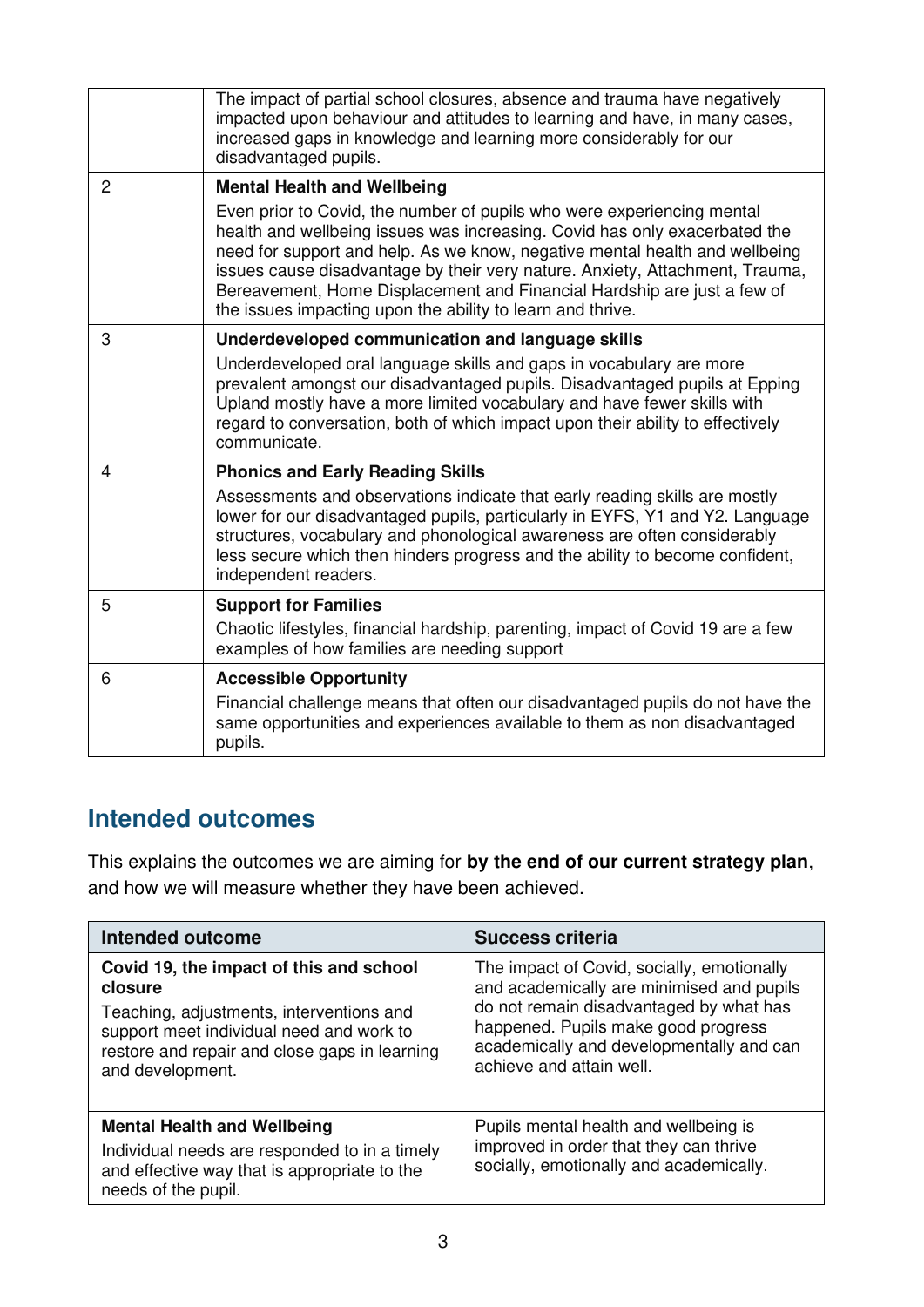|                                                                                                                                                                                                      | Appropriate support is delivered to pupils in<br>a timely fashion.                                                                                                 |
|------------------------------------------------------------------------------------------------------------------------------------------------------------------------------------------------------|--------------------------------------------------------------------------------------------------------------------------------------------------------------------|
| Underdeveloped communication and<br>language skills<br>Language and communication skills develop<br>to become age appropriate in order that good<br>or better progress and attainment can be<br>made | Language and communication skills are<br>effective and efficient and are not a barrier<br>to good progress and attainment being<br>achieved.                       |
| <b>Phonics and Early Reading Skills</b><br>Phonic knowledge and skills and early<br>reading skills enable good or better progress<br>and attainment to be made                                       | No of disadvantaged pupils meet the<br>Phonics standard in Y1 and national<br>standards in Y2 and subsequently reflect<br>national attainment in KS2.              |
| <b>Support for Families</b><br>Families are supported according to their<br>need so that family disadvantage has little or<br>no detrimental impact upon their child's ability<br>to thrive.         | Family support is acknowledged as having<br>improved family life, parenting, circumstance<br>and situation and as such had a positive<br>impact upon the children. |
| <b>Accessible Opportunity</b><br>Disadvantaged pupils are able to access the<br>same opportunities and experiences as other<br>pupils                                                                | Disadvantaged pupils consider that they<br>have equal opportunities in every aspect of<br>school life.                                                             |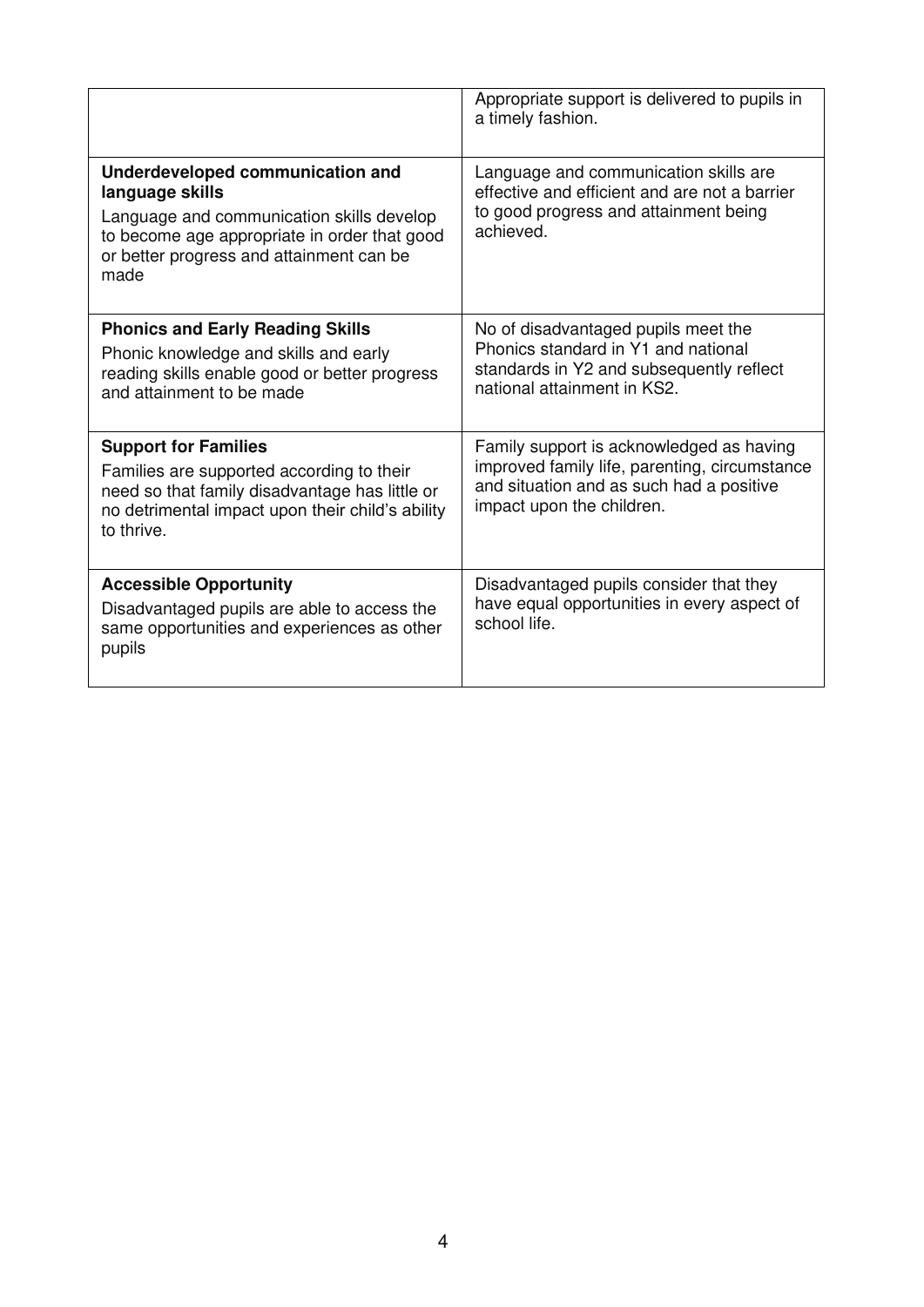## **Activity in this academic year**

This details how we intend to spend our pupil premium (and recovery premium funding) **this academic year** to address the challenges listed above.

#### **Teaching (for example, CPD, recruitment and retention)**

Budgeted cost: £3,175

| <b>Activity</b>                                                                                                                                                      | <b>Evidence that supports this</b><br>approach                                                                                                                                                                                                      | <b>Challenge</b><br>number(s)<br>addressed |
|----------------------------------------------------------------------------------------------------------------------------------------------------------------------|-----------------------------------------------------------------------------------------------------------------------------------------------------------------------------------------------------------------------------------------------------|--------------------------------------------|
| Speech and Language<br>Therapist and LSA<br>support working across<br><b>EFSPT</b><br>Using existing<br>resources, including<br><b>Talk Boost and Black</b><br>Sheep | Early oracy education: children's<br>language is linked to their cognitive<br>development<br>The Development of Oracy Skills in<br><b>School Aged Learners</b><br><b>Oral Language Intervemtions EEF</b><br><b>Talk Boost</b><br><b>Black Sheep</b> | 1,3,4                                      |
| Purchase of a validated<br>synthetic phonics<br>programme to secure<br>stronger and more<br>effective teaching of<br>phonics.                                        | Strong evidence to support positive<br>impact of effective phonics teaching.<br><b>Bug Club Phonics purchase</b><br>The Reading Framework - DfE 2021<br><b>EEF Phonics</b>                                                                          | 1,3,4                                      |
| <b>Maths Mastery Work</b><br>Group Membership.<br>3 Year Teacher<br>Development<br>programme in KS1 and<br>KS <sub>2</sub><br><b>Teacher Release</b>                 | Developing teaching mastery so that<br>pupils' acquire a deep, long term and<br>secure knowledge in maths.<br><b>NCTEM - Mastery Research and</b><br><b>Evidence</b>                                                                                | $\mathbf{1}$                               |
| <b>Developing Teachers</b><br>through Leading<br><b>Teacher Development</b><br>training to ensure<br><b>Teaching is Quality</b><br>First<br><b>Teacher Release</b>   | Teachers are the foundation that enable<br>high quality teaching. Great teaching<br>inspires and enables learning.<br><b>NPQ Leading Teacher Development</b><br>DfE October 2020                                                                    | 1, 2, 3                                    |

### **Targeted academic support (for example, tutoring, one-to-one support structured interventions)**

Budgeted cost: £7,775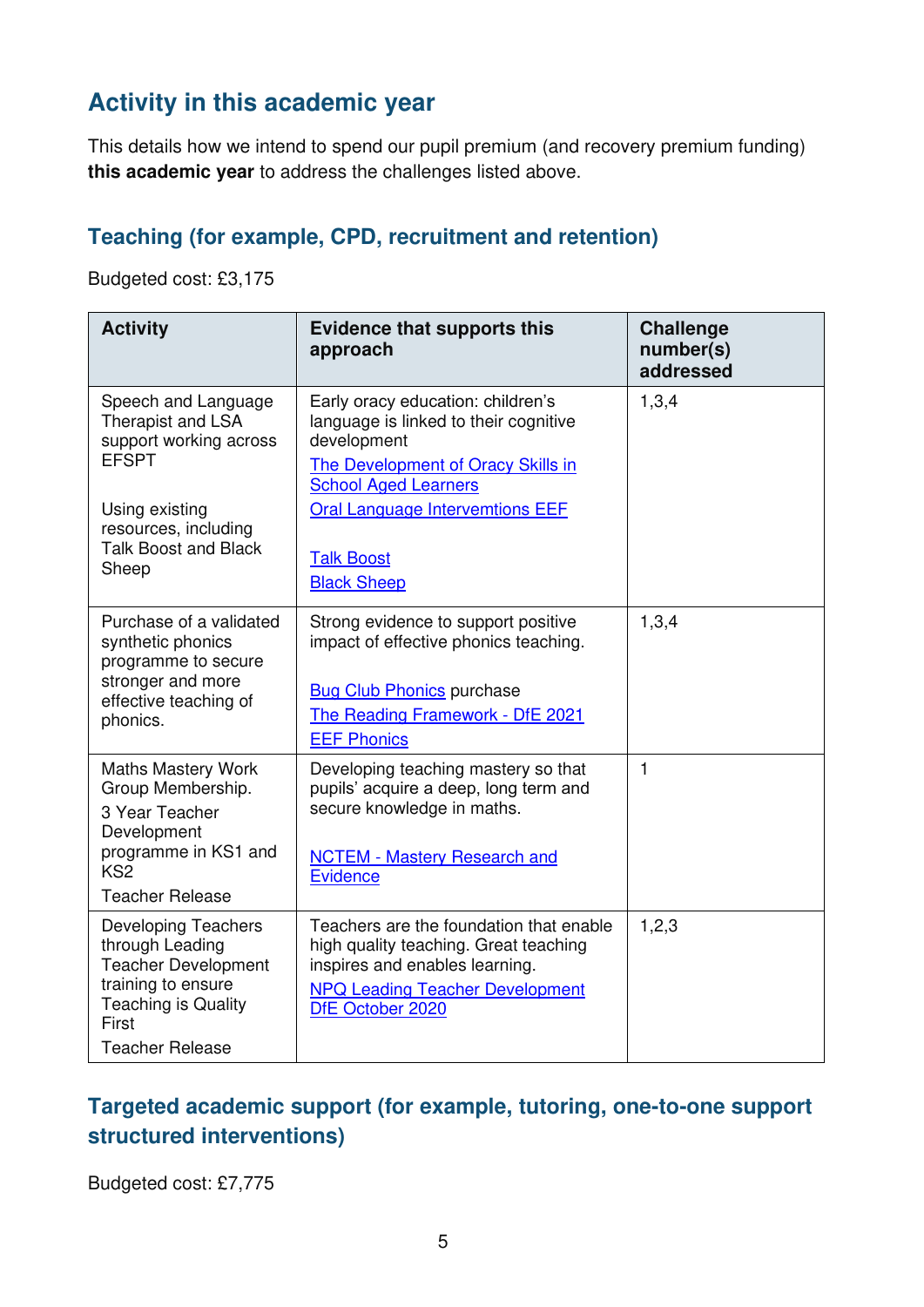| <b>Activity</b>                                                                               | <b>Evidence that supports this</b><br>approach                                                                                                                                                                                                                                                                                               | <b>Challenge</b><br>number(s)<br>addressed |
|-----------------------------------------------------------------------------------------------|----------------------------------------------------------------------------------------------------------------------------------------------------------------------------------------------------------------------------------------------------------------------------------------------------------------------------------------------|--------------------------------------------|
| School Led KS2 tuition<br>- both 1:1 and small<br>groups in English and<br><b>Mathematics</b> | Small Groups and 1:1 teaching allows<br>for increased flexibility, more<br>individualised feedback and support<br>and more focussed interactions allowing<br>for greater intensity in addressing gaps<br>in knowledge and understanding.<br><b>EEF Small Group Tuition</b>                                                                   | 1,2                                        |
| School Led EYFS and<br><b>KS1 Tuition (Phonics</b><br>and Reading and<br>Mathematics)         | Supporting EYFS and KS1 pupils by<br>addressing gaps in reading and<br>phonics.<br><b>EEF Small Group Tuition</b>                                                                                                                                                                                                                            | 1,2,3                                      |
| Early identification and<br>intervention for poor<br>oracy and language<br>skills.            | Children's language and experience is<br>linked to cognitive development.<br><b>Oral Language Interventions EEF</b><br>Development of Oracy Skills in School<br><b>Aged Children - Cambridge University</b><br><b>Press 2018</b>                                                                                                             | 1,2,3                                      |
| Reading resources                                                                             | Reading resources are well matched to<br>children's phonic knowledge<br>The Reading Framework - DfE 2021<br><b>Phonics EEF Toolkit</b>                                                                                                                                                                                                       | 1,2,3                                      |
| <b>Reading Recovery</b><br>KS2 reading fluency<br>project to expediate<br>progress            | <b>Herts - Reading Recover Programme</b><br>Strategies of modelled expressive<br>reading, echo reading, repeated re-<br>reading, skilled questioning, challenging<br>text selection and modelling<br>comprehension skills, to improve the<br>trajectory of Year 5/6 pupils towards the<br>expected standard in reading at the<br>end of KS2. | 1,3                                        |

## **Wider strategies (for example, related to attendance, behaviour, wellbeing)**

Budgeted cost: £6,195

| <b>Activity</b>                                                                                                | <b>Evidence that supports this</b><br>approach                                                                                           | <b>Challenge</b><br>number(s)<br>addressed |
|----------------------------------------------------------------------------------------------------------------|------------------------------------------------------------------------------------------------------------------------------------------|--------------------------------------------|
| TPP whole staff training<br>to ensure common<br>language, principles<br>and approach to<br>behaviour. Pastoral | <b>TPP - the Essex approach to</b><br>understanding behaviour<br>The principles of understanding<br>behaviour and the reasons behind it. | 1,4                                        |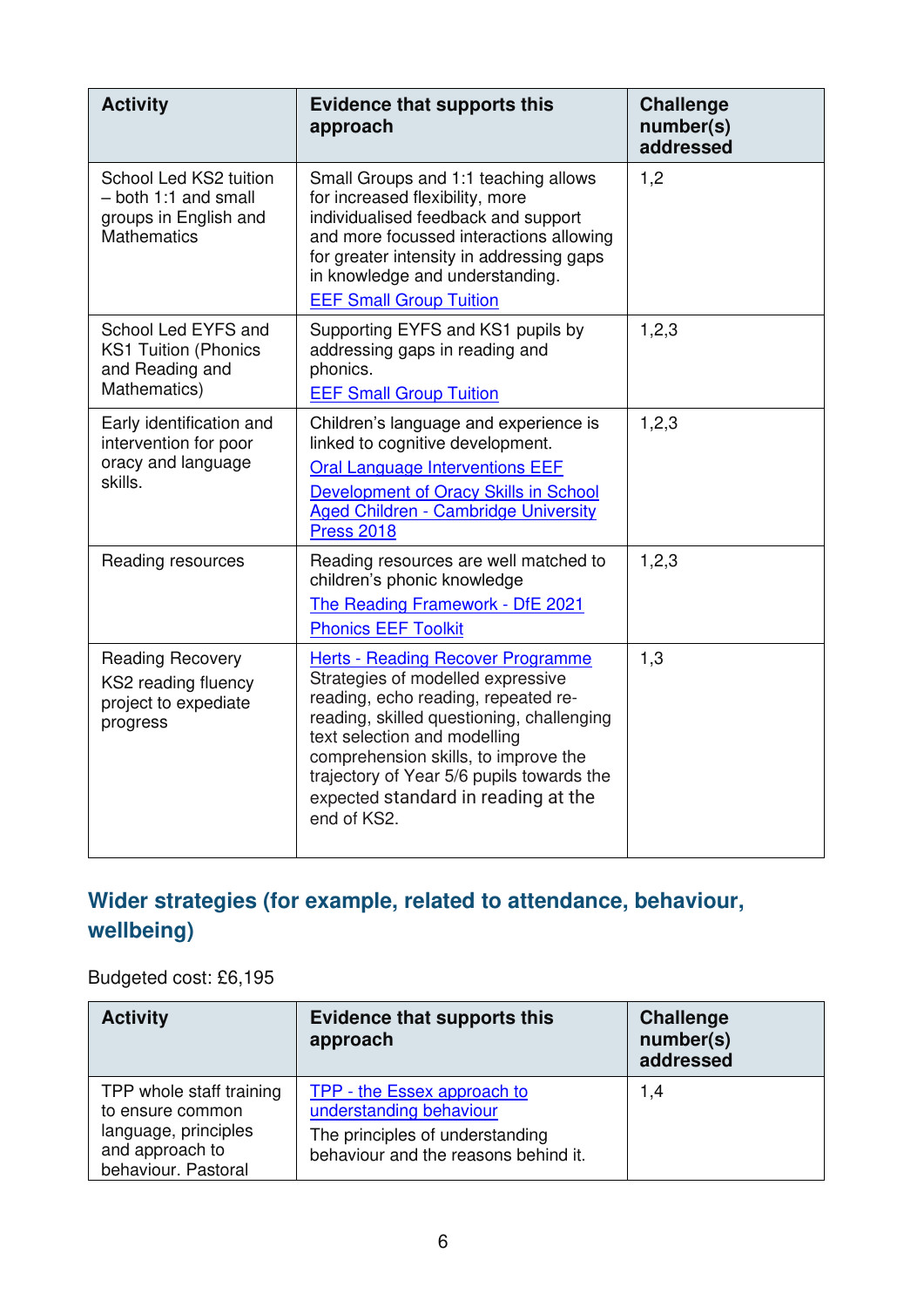| Team to also share<br>principles with parents                                                |                                                                                                                                                                                                                                                                                                                                                                                                  |     |
|----------------------------------------------------------------------------------------------|--------------------------------------------------------------------------------------------------------------------------------------------------------------------------------------------------------------------------------------------------------------------------------------------------------------------------------------------------------------------------------------------------|-----|
| Equality of access for<br>extra curricular<br>activities and<br>educational visits           | Educational visits fund for families of<br>disadvantaged pupils who are unable to<br>pay for trips, visits and experiences that<br>are part of the wider curriculum.                                                                                                                                                                                                                             | 5,6 |
| 1:1 Mentoring with<br><b>Wellbeing Mentor for</b><br>both parents and pupils                 | Building of positive relationships with<br>pupils/parents and carers in order that<br>specific issues pertinent to their family<br>can be shared and supported in order to<br>reduce anxieties and worries and<br>encourage readiness for children to<br>learn. For disadvantaged pupils children<br>particularly to feel safe, know they are<br>important, valued and know that they<br>belong. | 5,6 |
| Therapeutic support<br>and Family Support<br>provided by EFSPT<br><b>Wellbeing Services.</b> | The most disadvantaged are at most<br>risk of developing poor mental health.<br>Early intervention support, advice and<br>guidance is the most effective.                                                                                                                                                                                                                                        | 5,6 |
| <b>Breakfast Club and</b><br>Quiet Club                                                      | Disadvantaged pupils are supported in<br>a calm start to the day, with food<br>guaranteed and have a quiet, safe<br>place at lunchtime to talk, reflect and<br>have 'downtime'.                                                                                                                                                                                                                  | 5,6 |
| Contingency fund for<br>acute issues                                                         | Based upon our experiences and those<br>of similar schools to ours, we have<br>identified a set amount of funding in<br>order that we can respond quickly to<br>needs not yet identified.                                                                                                                                                                                                        | All |

# **Total budgeted cost: £17,145**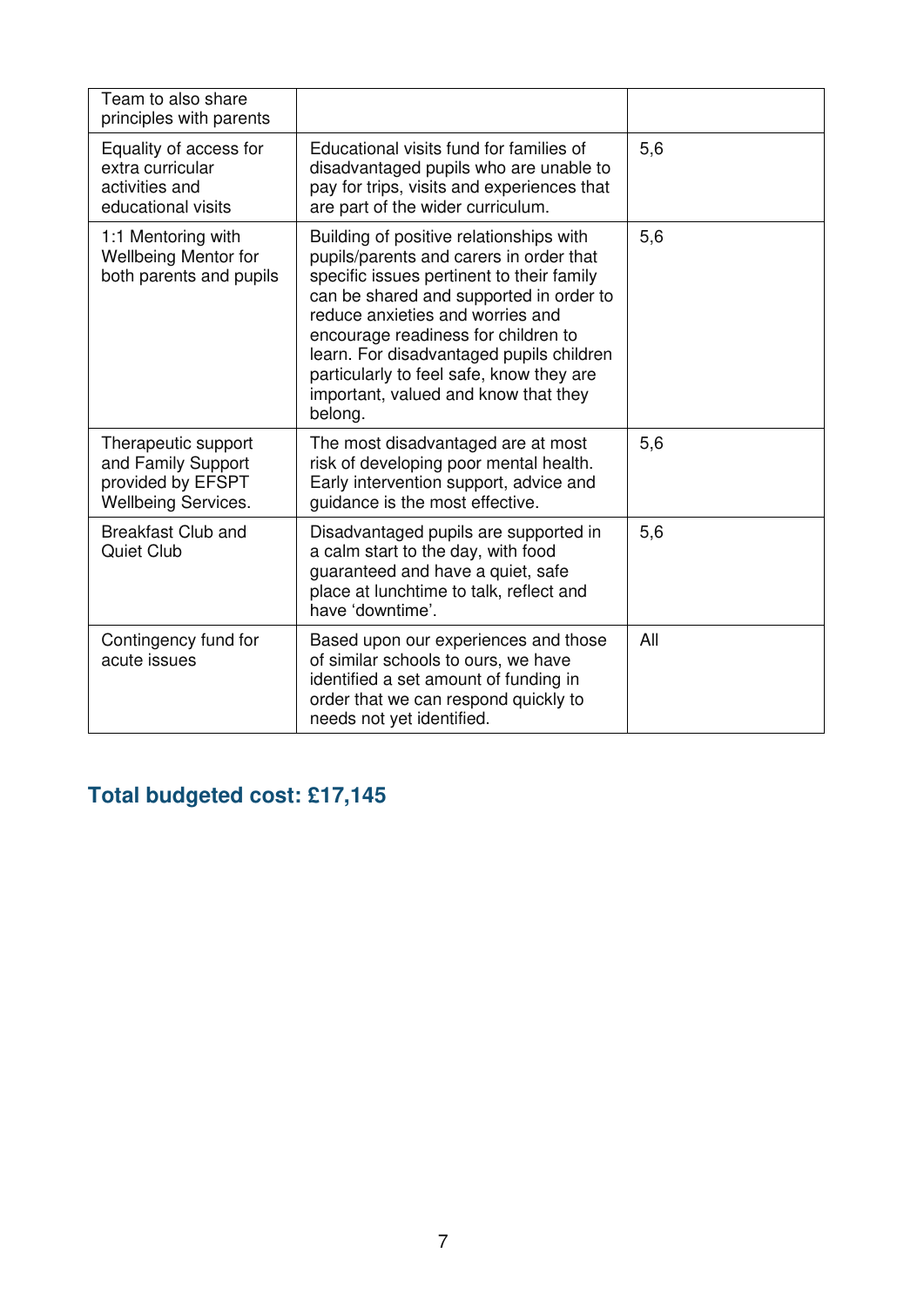## **Part B: Review of outcomes in the previous academic year**

## **Pupil premium strategy outcomes**

This details the impact that our pupil premium activity had on pupils in the 2020 to 2021 academic year.

Covid-19 has impacted all of our pupils in not just their academic learning but their emotional resilience and their social interactions and development. Inevitably, the greatest disruption has been to our most disadvantaged pupils. Throughout lockdown we endeavoured to maintain high levels of engagement with these children and their families through regular contact made by the Headteacher, Wellbeing Mentor and Class Teachers, also providing the technology where required. Wherever possible, our disadvantaged pupils were encouraged to attend school, and mostly they did, but sometimes infection, self isolation, hospitalisation, bereavement meant this was not possible. Where these situations occurred we rigorously ensured we did everything possible to support our children and their families setting up regular and in some cases daily virtual/ telephone check ins, making sure they had the support needed and also for remote learning and in some instances including 1:1 sessions with Learning Support Staff.

Our internal assessments indicate that during 2020/21, the performance and progress of some of our disadvantaged pupils was lower than in previous years and as such the outcomes we would have aimed to have achieved were not fully realised.

Post lockdown, assessment and observation highlights the impact caused by the Pandemic academically, socially and emotionally. Pupil Premium has supported wellbeing support through our Trust Children and Families Service and there is a need for these services to be continued. Behaviours and attitudes have also required significant input from our Wellbeing Mentor in order to re-establish expected school behaviours and attitudes that encourage and support positive engagement in friendships, relationships, learning and participation.

Small Group and 1:1 tuition has enabled us to work more intensively with our disadvantaged pupils, with assessments, observations and their own pupil voice identifying the gaps needing to be closed.

Adjustments and interventions such as [Time to Talk,](https://www.integratedtreatmentservices.co.uk/our-approaches/speech-therapy-approaches/time-talk/#:~:text=What%20is%20the%20approach%3F,to%20three%20times%20each%20week.) [Socially Speaking](https://www.ldalearning.com/product/social,-emotional-and-mental-health/social-skills/games/socially-speaking/admt00416) [Snip Spelling,](http://www.snip-newsletter.co.uk/pdfs/downloads/literacy_programme_1.pdf) [No Nonsense Spelling,](https://www.raintree.co.uk/books/no-nonsense-spelling-paperback/) [Precision Monitoring](https://www.suffolk.gov.uk/assets/Children-families-and-learning/Psychology-and-Therapeutic-Services/Inclusion-Facilitators/Precision-Monitoring-Info-Flyer.pdf) Reading Fluency, touch typing and bespoke nurture programmes that meet individual needs have successfully worked to support and help in the engagement and attitude that enables progress and attainment.